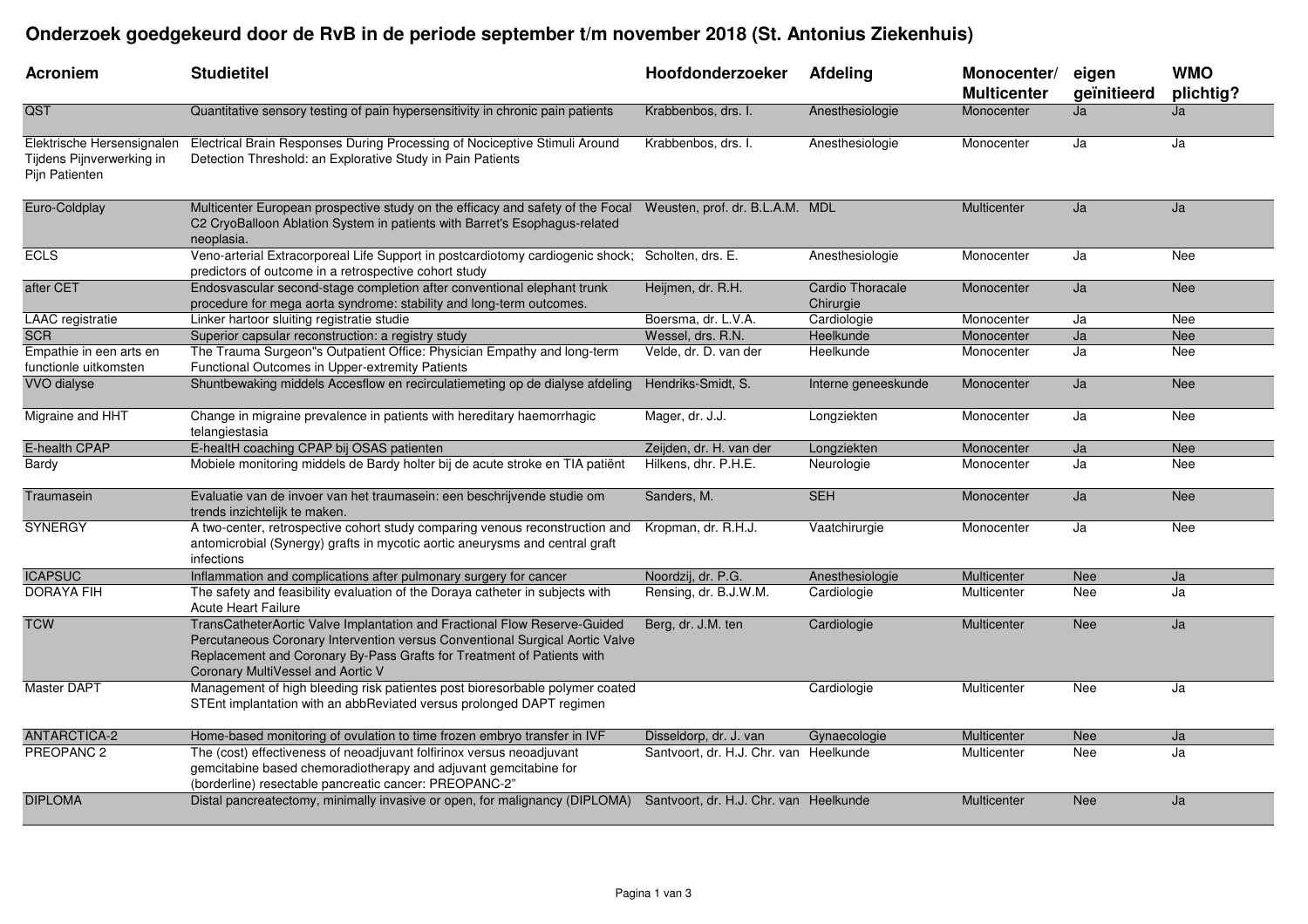| <b>Acroniem</b>                            | <b>Studietitel</b>                                                                                                                                                                                                                                                                          | Hoofdonderzoeker                       | Afdeling            | Monocenter/<br><b>Multicenter</b> | eigen<br>geïnitieerd | <b>WMO</b><br>plichtig? |
|--------------------------------------------|---------------------------------------------------------------------------------------------------------------------------------------------------------------------------------------------------------------------------------------------------------------------------------------------|----------------------------------------|---------------------|-----------------------------------|----------------------|-------------------------|
| HOVON 114                                  | Pomaldomide combined with Carfilzomab and Dexamethasone (PCd) for<br>induction and consolidation followed by Pomaldomide combined with<br>Dexamethason vs Pomaldomide maintenance for patients with Multiple<br>Myeloma in first relapse after prior 1st line treatment                     | Weerdt, drs. O. de                     | Interne geneeskunde | Multicenter                       | Nee                  | Ja                      |
| <b>HOVON 151 DLBCL</b>                     | A phase II study evaluating the feasibility and clinical efficacy of atezolizumab<br>consolidation treatment in high risk diffuse large B-cell lymphoma                                                                                                                                     | Koene, dr. H.R.                        | Interne geneeskunde | Multicenter                       | <b>Nee</b>           | Ja                      |
| 0456/0145 REG                              | A Randomized, Phase 3, Open-Label Study of Combinations of REGN2810<br>(Anti-PD-1 Antibody), Platinum based Doublet Chemotherapy, and Ipilimumab<br>(Anti-CTLA-4 Antibody) Versus Pembrolizumab Monotherapy in First-Line<br>Treatment of Patients With Advanced or Met                     | Schramel, dr. F.M.N.H.                 | Longziekten         | Multicenter                       | Nee                  | Ja                      |
| <b>PROTEOS</b>                             | Protein intake in patients with colorectal or lung cancer during first line<br>treatment with chemo(radio)- or immunotherapy when receiving a low volume,<br>energy dense and high protein oral nutritional supplement: a randomized,<br>controlled study.                                  | Schramel, dr. F.M.N.H.                 | Longziekten         | Multicenter                       | <b>Nee</b>           | Ja                      |
| <b>SPIRIT</b>                              | A Randomized, Double-Blind, Placebo-Controlled Study to Evaluate the<br>Efficacy and Safety of BG00011 in Patients With Idiopathic Pulmonary Fibrosis                                                                                                                                       | Veltkamp, dr. M.                       | Longziekten         | Multicenter                       | Nee                  | Ja                      |
| PD-L1 PET/CT                               | 18F-PD-L1 PET/CT to predict response to nivolumab in patients with NSCLC                                                                                                                                                                                                                    | Kastelijn, dr. E.A.                    | Longziekten         | Multicenter                       | Nee                  | Ja                      |
| <b>WATS</b>                                | Wide Area Transapithellal sample Esophageal Biopsy combined with Computer Weusten, prof. dr. B.L.A.M. MDL<br>assisted 3-Dimensial Tissue Analysis (WATS) for the detection of High Grade<br>Esophageal Dyspiasia and Adenocarcinoma: A multicenter prospective,<br>randomized, tandem study |                                        |                     | Multicenter                       | Nee                  | Ja                      |
| <b>MR CLEAN-LATE</b>                       | Multicenter Randomized Clinical Trial of Endovascular Treatment of Acute<br>Ischemic Stroke in the Netherlands for Late arrivals                                                                                                                                                            | Schonewille, dr. W.J.                  | Neurologie          | Multicenter                       | Nee                  | Ja                      |
| MR CLEAN-MED                               | Multicenter Randomized Clinical trial of Endovascular treatment for Acute<br>ischemic stroke in the Netherlands. The effect of periprocedural MEDication:<br>heparin, antiplatelet agents, both or neither                                                                                  | Schonewille, dr. W.J.                  | Neurologie          | Multicenter                       | Nee                  | Ja                      |
| <b>MR CLEAN-NO IV</b>                      | Intravenous treatment followed by intra-arterial treatment versus direct intra-<br>arterial treatment for acute ischemic stroke caused by a proximal intracranial<br>occlusion                                                                                                              | Schonewille, dr. W.J.                  | Neurologie          | Multicenter                       | <b>Nee</b>           | Ja                      |
| <b>ASCOT</b>                               | A randomized trial of the effect of antiplatelet therapy (Aspirin and Clopidogrel<br>or Ticagrelor) on the occurrence of atherothrombotic events following lower<br>extremity peripheral transluminal angioplasty.                                                                          | Heuvel, D.A.F. van den                 | Radiologie          | Multicenter                       | Nee                  | Ja                      |
| Contrastdosering bij PCI                   | Contrastdosering bij PCI patiënten met nierinsufficiëntie                                                                                                                                                                                                                                   | Kuijk, dr. J.P. van                    | Cardiologie         | Multicenter                       | Nee                  | Nee                     |
| Mitraclip Expand                           | A Contemporary, Prospective Study Evaluating Real-world Experience of<br>Performance and Safety for the Next Generation of MiltraClip Devices                                                                                                                                               | Rensing, dr. B.J.W.M.                  | Cardiologie         | Multicenter                       | Nee                  | Nee                     |
| Retrospectieve database<br>PDAC recidieven | The impact of current surveillance strategies on detection and treatment of<br>recurrent pancreatic cancer in the Netherlands: a retrospective analysis                                                                                                                                     | Santvoort, dr. H.J. Chr. van Heelkunde |                     | Multicenter                       | <b>Nee</b>           | Nee                     |
| <b>PERFECT</b>                             | Prevalence of functional gastrointestinal diseases (FGID) in patients with<br>uncomplicated cholecystolithiasis; a prospective multicentre study (PERFECT)'                                                                                                                                 | Boerma, dr. D.                         | Heelkunde           | Multicenter                       | Nee                  | Nee                     |
| Pancreatitis microbiome<br>pilot           | The Gut Microbiome of Acute Pancreatitis; A Pilot Study                                                                                                                                                                                                                                     | Santvoort, dr. H.J. Chr. van Heelkunde |                     | Multicenter                       | Nee                  | Nee                     |
| <b>ODYSSEUS</b>                            | Observing a Decade of Yearly Standardised Surveillance in EVAR-patients with Kropman, dr. R.H.J.<br>Ultrasound or CT-Scan.                                                                                                                                                                  |                                        | Heelkunde           | Multicenter                       | Nee                  | Nee                     |
| <b>IVORY</b>                               | Ivor Lewis or MvKeown versus Orringer esophagectomy for cancer of the distal Wiezer, dr. M.J.<br>esophagus or gastro-esophageal junction: a national SNAPSHOT study.                                                                                                                        |                                        | Heelkunde           | Monocenter                        | Nee                  | Nee                     |